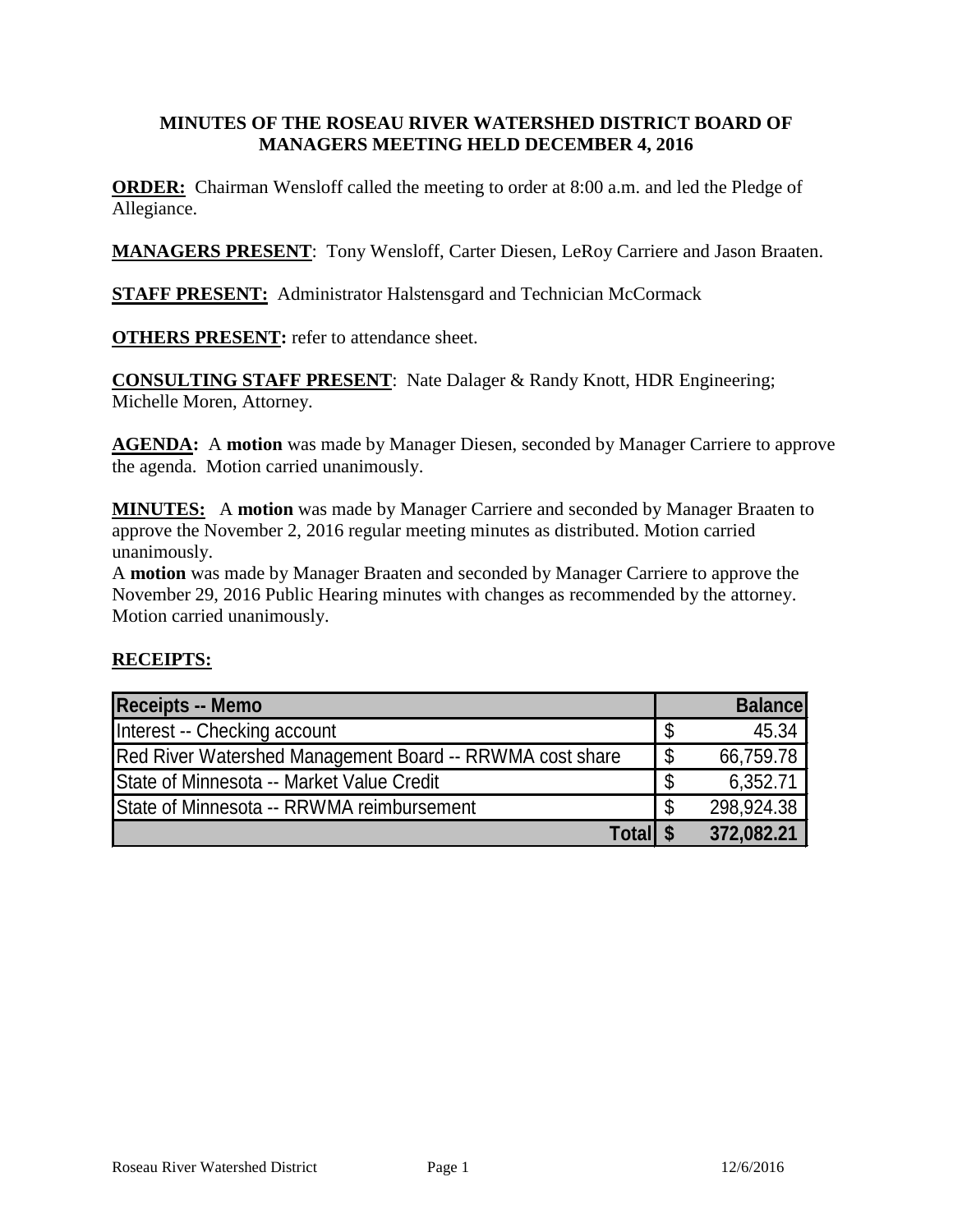| <b>Bills</b>                                                              | <b>Amount</b>   |            |
|---------------------------------------------------------------------------|-----------------|------------|
| Tracy Halstensgard -- wages                                               | \$              | 4,228.24   |
| Torin McCormack -- wages                                                  | \$              | 4,487.24   |
| Tracy Halstensgard -- mileage and reimbursement                           | $\overline{\$}$ | 302.00     |
| Torin McCormack -- mileage and reimbursement                              | \$              | 17.30      |
| LeRoy Carriere -- per diem & expenses                                     | $\overline{\$}$ | 629.61     |
| Carter Diesen -- per diem & expenses                                      | $\overline{\$}$ | 311.61     |
| Jason Braaten -- per diem & expenses                                      | $\overline{\$}$ | 162.29     |
| Tony Wensloff -- per diem & expenses                                      | $\overline{\$}$ | 235.18     |
| PERA -- employer / employee contribution                                  | $\overline{\$}$ | 1,483.22   |
| Internal Revenue Service -- withholding                                   |                 |            |
| MN State withholding -- Payroll tax withheld                              |                 |            |
| Sjobergs TV -- internet access                                            | $\overline{\$}$ | 50.04      |
| Marco -- copier maintenance & annual audit                                | $\overline{\$}$ | 59.37      |
| Minnesota Energy -- natural gas bill                                      | \$              | 114.15     |
| CenturyLink -- phone service                                              | $\overline{\$}$ | 110.33     |
| City of Roseau -- utilities                                               | \$              | 227.01     |
| HDR engineering -- invoices for 9/25/16 - 10/29/16                        | \$              | 31,613.47  |
| RRWMA - \$14,201.29; RL - \$12,157.18; CD 8 - \$2,755.00; Duxby - \$2,500 |                 |            |
| Liberty Mutual -- Managers bond                                           | $\overline{\$}$ | 100.00     |
| Cardmember Services -- BWSR Academy expenses                              | $\overline{\$}$ | 430.52     |
| Roseau Times Region -- notices & subscription                             | \$              | 245.78     |
| Moren Law Office -- legal fees                                            | $\overline{\$}$ | 1,125.00   |
| Houston Engineering -- Beltrami Project                                   |                 |            |
| Lake Country Chevrolet -- vehicle maintenance                             | \$              | 52.73      |
| SuperOne Foods -- food for meetings                                       | $\overline{\$}$ | 15.02      |
| RJ Zavoral & Sons, Inc -- Pay estimate #6                                 | \$              | 334,179.05 |
| Brady Martz -- 2015 Audit                                                 | $\overline{\$}$ | 5,750.00   |
| PKM electrict Co-op -- RRWMA construction expense                         | $\overline{\$}$ | 55,000.00  |
| Northern Resources Cooperative -- gas                                     | $\overline{\$}$ | 68.65      |
| Dot.com connection -- website maintenance                                 | \$              | 318.00     |
| Total \$                                                                  |                 | 441,315.81 |

**BILLS:** A motion was made by Manager Braaten to pay the normal monthly bills, seconded by Manager Carriere. Motion carried unanimous.

## **PERMITS:**

Technician McCormack discussed permit application #16-36 (Adam Stoe). A **motion** was made by Manager Carriere, seconded by Manager Diesen to deny the permit as requested due to ongoing work in the area with the Whitney Lake project. Motion carried unanimously.

Technician McCormack discussed permit application #16-37 (Brent Haugen). Roseau County Highway Dept. provided a statement on the proposed work. A **motion** was made by Manager Braaten, seconded by Manager Carriere to approve the permit for a 36" culvert. Motion carried unanimously.

Chairman Wensloff abstained for the discussion. Technician McCormack discussed permit application #16-40 (Jeff Wiltse). A **motion** was made by Manager Carriere, seconded by Manager Diesen to approve the permit as requested. Motion carried with Chairman Wensloff abstaining.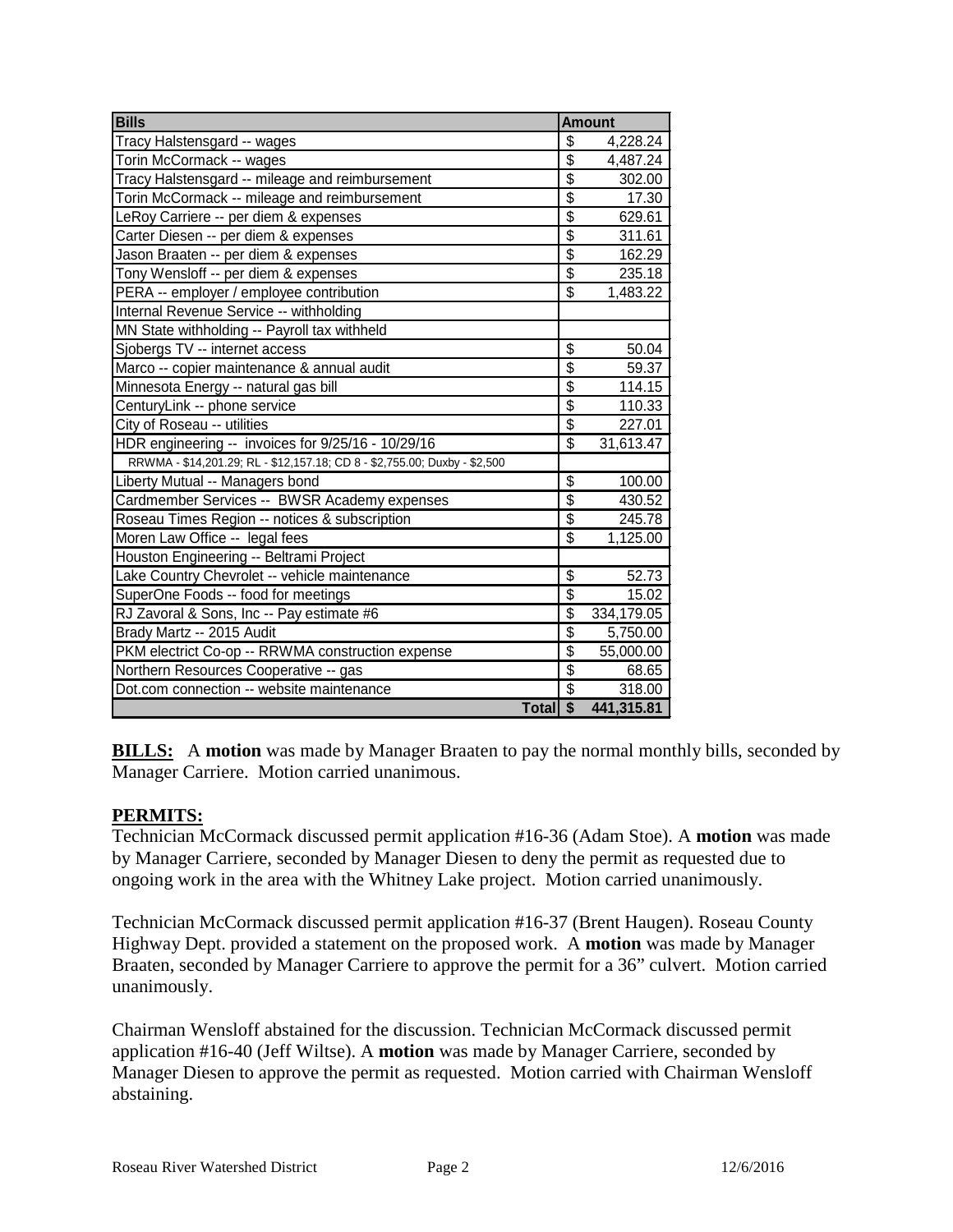Technician McCormack discussed permit application #16-41 (Matt Magnusson). A **motion** was made by Manager Diesen, seconded by Manager Braaten to table the permit for additional information. Motion carried unanimously.

# **PROJECTS:**

**Beltrami:** Administrator Halstensgard noted that the November Project Team meeting has been rescheduled for January. The RCPP reimbursement was paid by NRCS.

**Whitney Lake:** Administrator Halstensgard gave the board a recap of the landowner meeting. The landowners want to meet at least 1 more time in January. There will be a formal kick-off meeting in February or March and the Project Team process will be initiated in early 2017. There was discussion on the level of involvement of local landowners and the desire to see something done soon. There was a brief discussion on funding.

**Ditch 8 and other maintenance:** Technician McCormack discussed the construction work that has been completed. Contacting landowners for the sidewater inlets is currently underway. Chairman Wensloff will speak with some of the landowners about scheduling a landowner meeting.

**DELEGATION:** Dave Grafstrom spoke to the board as a representative for his family concerning land they own next to the Norland Impoundment. The Grafstrom's have stated they have drainage issues on a parcel of land. Some of the options for improving that have been suggested include:

- Cleaning the collector ditch (was supposed to be done this year but was not completed due to conditions)
- Cleaning the field drains (Mr. Grafstrom stated this would be the responsibility of the landowner)
- Utilizing the exterior ditch to drain to the east and north
- Address the drainage issues with County Ditch 18
- Pumping into the impoundment
- Breaching the impoundment dike

After discussion, a **motion** was made by Manager Carriere, seconded by Manager Diesen to clean the exterior ditch and remove the material plugging the field drains. Staff will advertise for quotes in the spring. Motion carried with Manager Braaten abstaining.

The Board discussed the use of UAV's and the programs being developed at Northland Community & Technical College with Mr. Grafstrom and Engineer Dalager.

## **PROJECTS (Cont.):**

**RRWMA:** Engineer Randy Knott discussed the final fall construction items. WMA Manager Randy Prachar spoke about his concern with hauling wet material on the dike road during the excavation of the conveyance channel. The likely scenario will be to place the spoil on the dike adjacent to the excavation. The board will be getting an update on quantities for the next meeting. Additional gravel was ordered for road maintenance. There will also be a request for the pumping costs due to weather.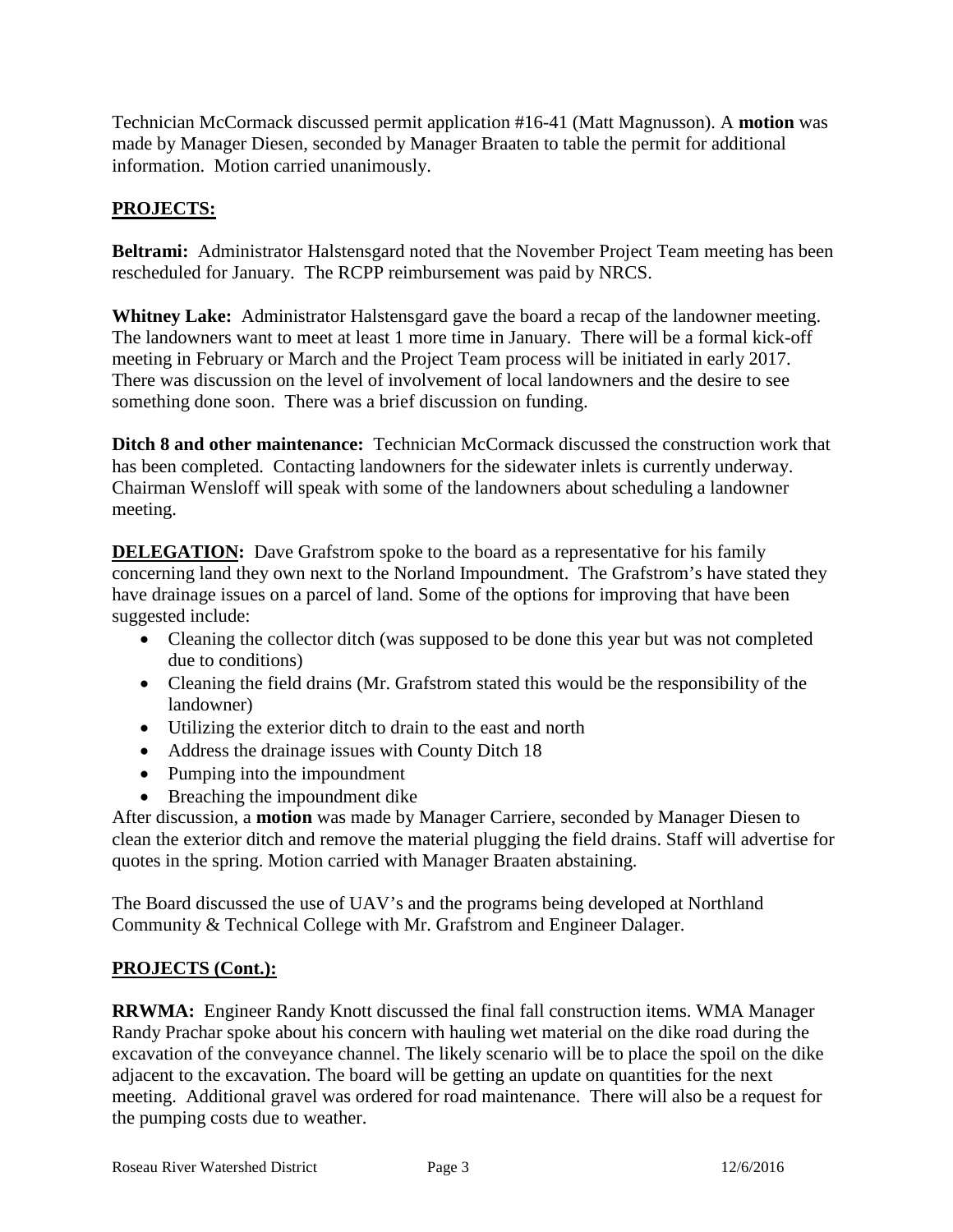**Roseau Lake:** The board reviewed the information from the public hearing and discussed the statute which the project will proceed under. There was discussion on the project benefits to local landowners. A **motion** was made by Manager Braaten, seconded by Manager Carriere to proceed with the project, approve the Finding of Fact at adopt the Order to Proceed. Chairman Wensloff will sign the Findings and Order. Motion carried unanimously.

## **REPORTS:**

**RRWMB:** Manager Carriere discussed the following items:

- Hiring a lobbiest
- Whether or not to continue the contract with the Public Relations firm

**Administrator:** Administrator Halstensgard reported on the following items:

- Lack of March conference planning
- Prairie Grains conference
- WRAPS update utilizing the public relations plan for other projects
- MAWD conference update extensive discussion on the resolutions adopted and what has been recommended to move forward to the Legislature.
- Budget update
- Campaign finance reporting

**Technician:** Technician McCormack updated the board on the following items:

- Brushing on  $400<sup>th</sup>$  St of the WMA project
- The Nature Conservancy (TNC) to complete work on TNC land, NRE benefits have to shown.
- Clean Water Fund grant update acquiring information from Canada
- Haying/mowing contracts for Norland and the West Interceptor
- Duxby culvert replacement

**OLD BUSINESS:** The Board discussed options to address the Buffer Law impacts to the District. It was the consensus of the board to work with the County and SWCD and coordinate our work with landowners. Administrator Halstensgard will schedule a meeting in January.

#### **NEW BUSINESS:**

Butch Baumgartner brought in issue to staff concerning the state of repair of a ditch inletting into SD 51. Manager Braaten viewed the site and reported on the condition of the trap and outlet. More information will be gathered and a repair plan will be presented to the board at a future meeting.

Matt Magnusson asked about beaver & beaver dam removal in the ditch just east of Stoe's Bridge. Because it is an unorganized township, it was the recommendation of the board for Mr. Magnusson to contact the county again.

Randy Prachar, Roseau River WMA Manager, updated the board on the drawdown of the pool levels.